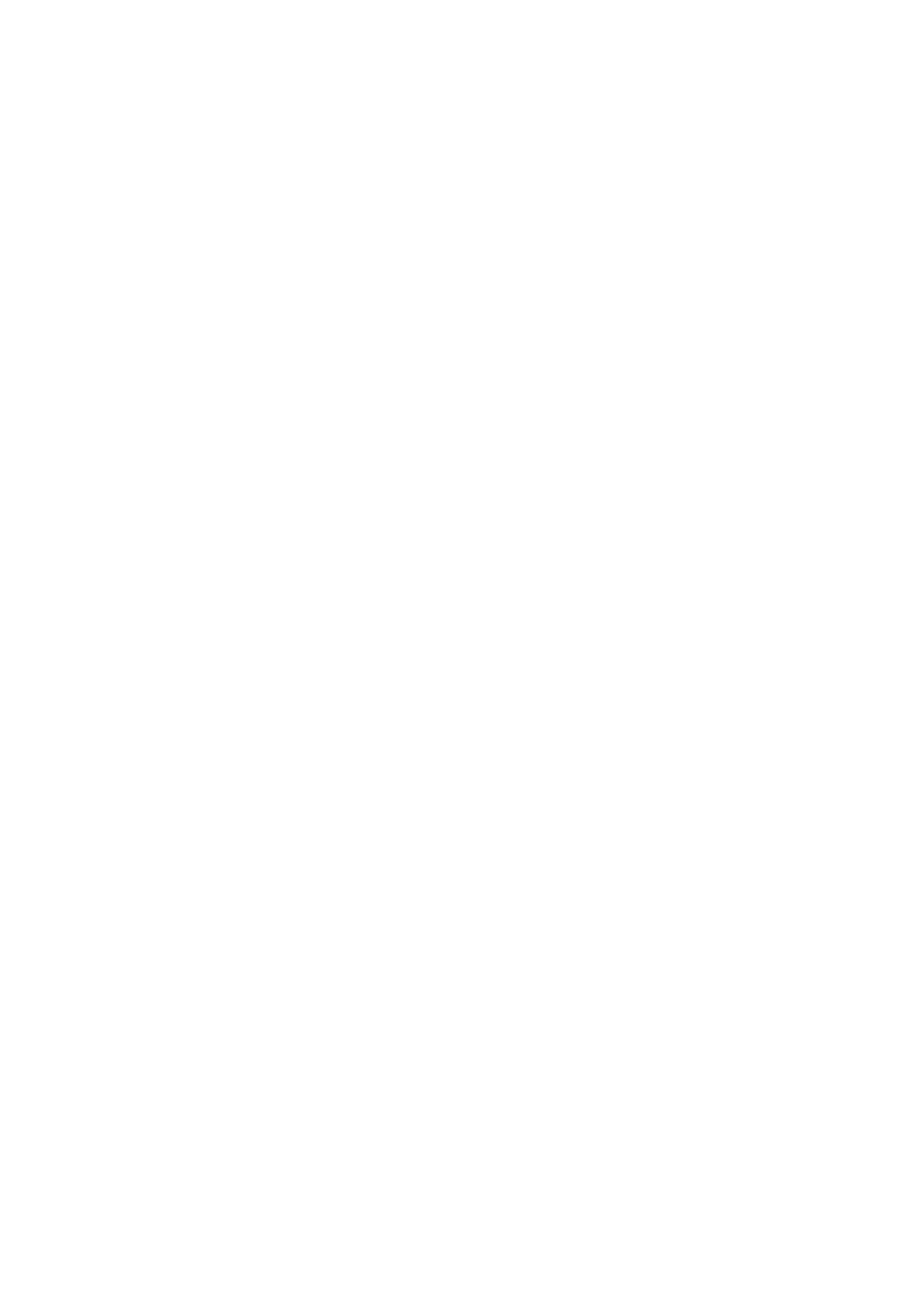## **Introduction**

Your doctors have suggested that you may benefit from a course of oxaliplatin and capecitabine chemotherapy treatment following your surgery. The chemotherapy will help lower the risk of cancer coming back in the future. They have weighed the expected benefits, in terms of prolonging your life, against the possibility of side effects. Your clinical team will have discussed these with you. If you are still unsure about the benefits, then please ask. This leaflet explains what you can expect from the chemotherapy you will receive.

#### **Treatment plan**

**Oxaliplatin** is a chemotherapy drug. It is given as an intravenous infusion (drip) through a cannula (thin tube) in your arm over two hours. The infusion is given during an outpatient visit and will be repeated every three weeks (one cycle). It is possible you may need to have a central venous access device for the oxaliplatin to be given into one of your larger veins for this treatment. Please see The Royal Marsden booklet *Central venous access devices* for further information.

**Capecitabine** is a tablet form of chemotherapy. This is taken together with the oxaliplatin chemotherapy. You will need to take the tablets twice a day, after meals for 14 consecutive days following each oxaliplatin infusion. This is followed by a one week rest period.

You will have this chemotherapy for a period of 12 weeks (four cycles). The doctors in clinic will see you and you will have your blood tested before each cycle of chemotherapy. Treatment may be delayed if your blood count is not at a suitable level.

**If you are taking warfarin** (a tablet for thinning the blood), you must tell your doctor before you start taking the capecitabine tablets.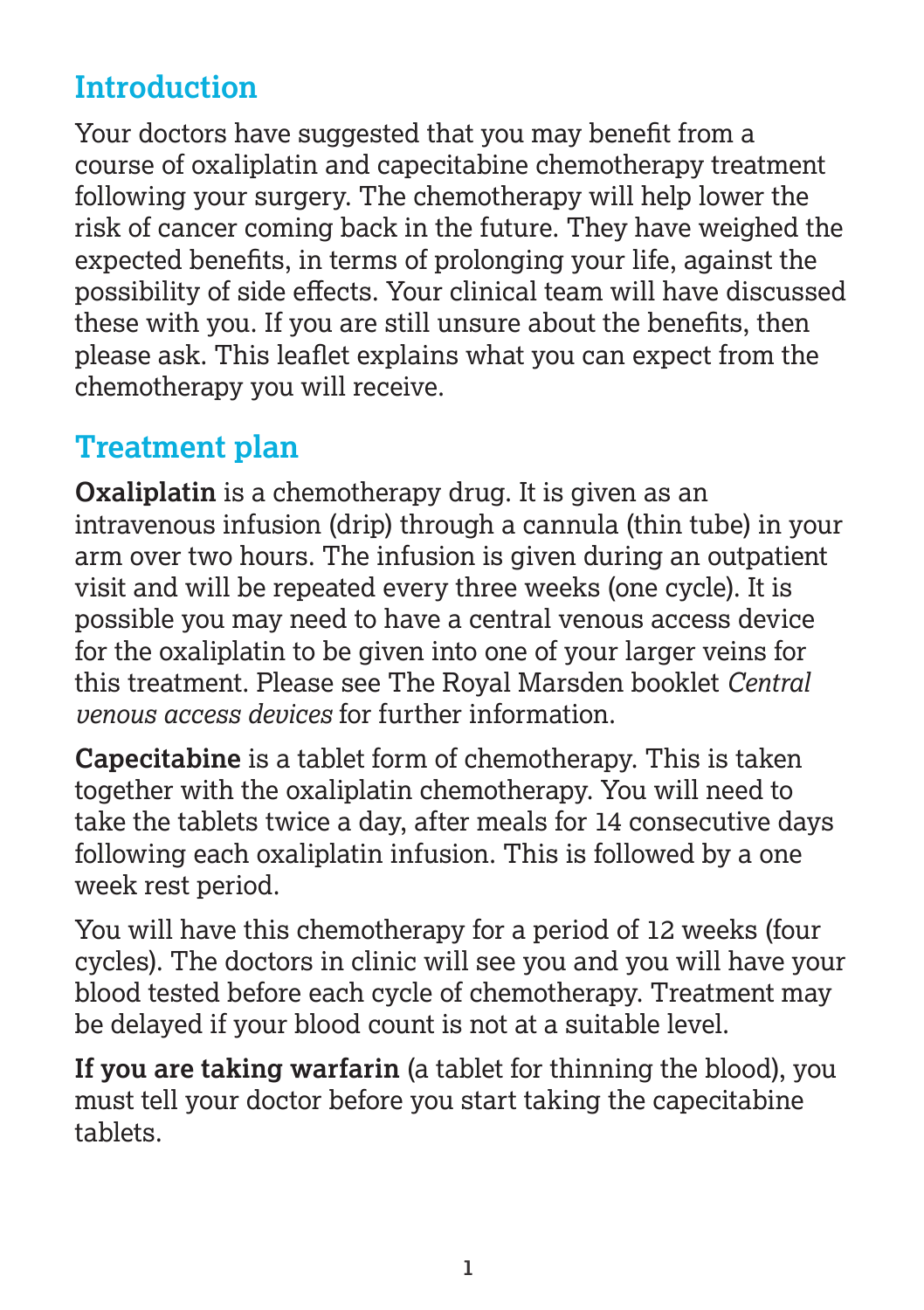**If you take an antacid** (medicine for heartburn), please tell your doctor. If it contains aluminium hydroxide, this will interfere with the absorption of the capecitabine.

## **Side effects**

All drugs can have some side effects and this includes oxaliplatin and capecitabine chemotherapy. These vary and for some people they may not occur.

The more common side effects are:

**• Low blood count** – chemotherapy temporarily reduces the rate at which blood cells are produced in your bone marrow.

This may cause:

- ⁰ anaemia (low red cell count) you may need blood transfusions
- ⁰ neutropenia (low white cell count), which may increase your risk of developing an infection
- ⁰ thrombocytopenia (low platelet count), which may increase your tendency to bruising and bleeding – you may need platelet transfusions.

**If you feel unwell at any time or have a temperature (37.50C / 99.50F or higher), you should contact the hospital immediately** as you may need to be admitted for intravenous antibiotics. For further information, please refer to The Royal Marsden booklet *Chemotherapy; your questions answered*.

- **Effects on sensation (sensory neuropathy)** oxaliplatin can cause:
	- <sup>o</sup> a feeling of tingling (pins and needles) or a loss of feeling (numbness) in the hands and feet especially in the case of cold exposure. This may last up to seven days.
	- <sup>o</sup> an unusual feeling of numbness of the mouth and throat that may cause difficulty in swallowing and breathing problems (laryngeal spasm). It can be very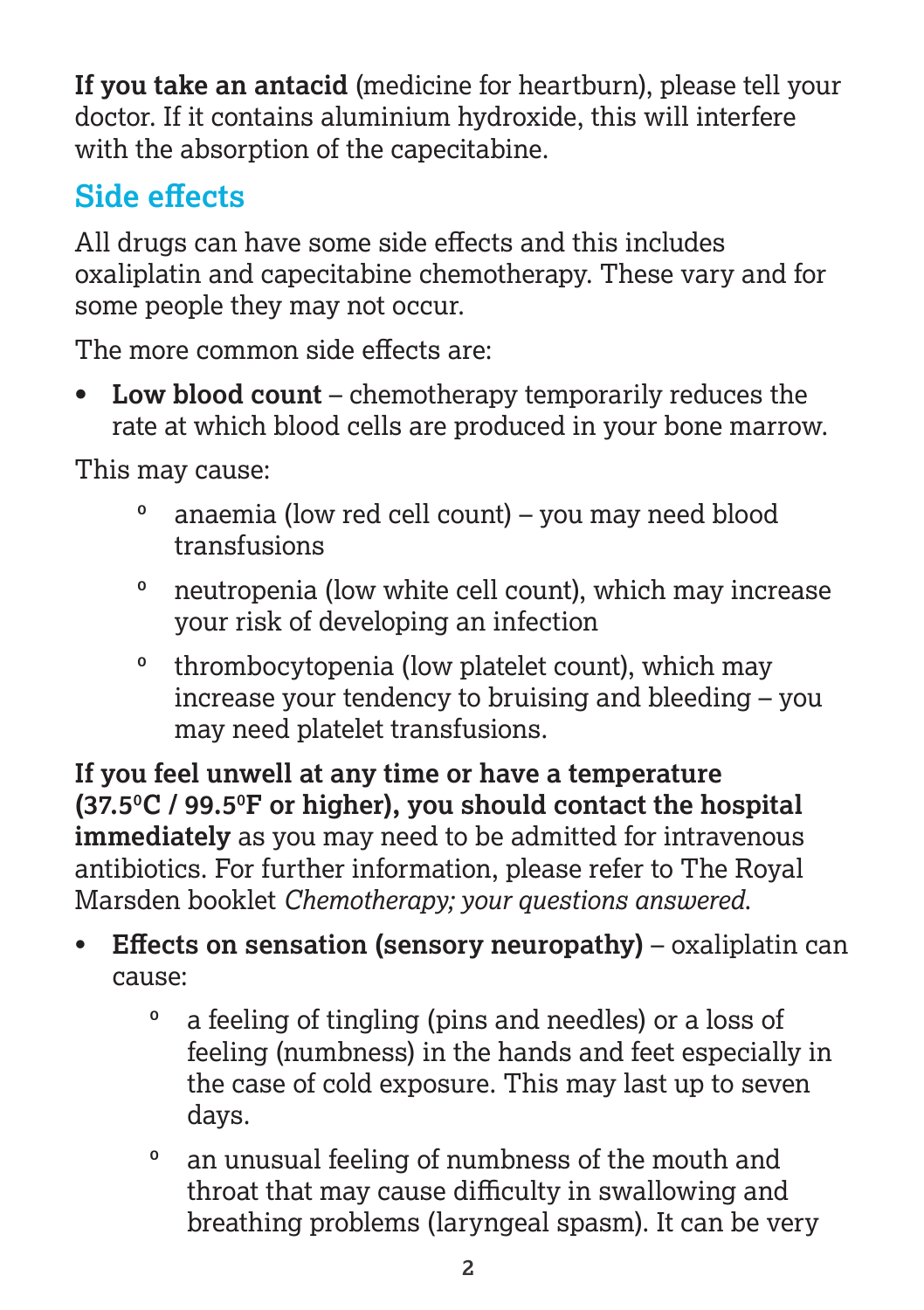frightening but is a temporary side effect. It can be made worse by cold water or other drinks so it is best to avoid them for a few days after the treatment.

If you develop persistent sensory changes, then your dose of oxaliplatin may need to be reduced or stopped.

- **Arm pain** oxaliplatin can cause pain in the arm as it is being given. You must report any pain experienced while receiving this chemotherapy.
- **Allergic reaction** this can be associated with skin rash, itching and fever, shivering, headache, dizziness or redness of face. You will be monitored during the infusion. Please tell the doctor if you experience any symptoms.
- **• Diarrhoea** it is important that you inform the hospital team if you develop significant diarrhoea (more than four times in 24 hours). They may advise you to take anti-diarrhoeal medication or temporarily stop the capecitabine tablets. It is usually easy to control. Make sure that you drink plenty of fluids.
- **Nausea and vomiting** chemotherapy sometimes causes this. It can usually be managed with anti-sickness (antiemetic) drugs.
- **• Soreness and redness of the hands and feet (palmarplantar syndrome)** – capecitabine can cause this. You may find that the palms of your hands and the soles of your feet become sore and red or dark. The skin may become dry, itchy and peel. A simple moisturiser, such as aqueous cream, will help prevent dryness. Please tell your doctor or nurse if this becomes a problem as they may temporarily stop the capecitabine tablets.
- **Sore mouth and mouth ulcers** keep your mouth clean and healthy by drinking plenty of fluids and carrying out good oral hygiene. If you develop a sore mouth, we can prescribe mouthwash to help with this.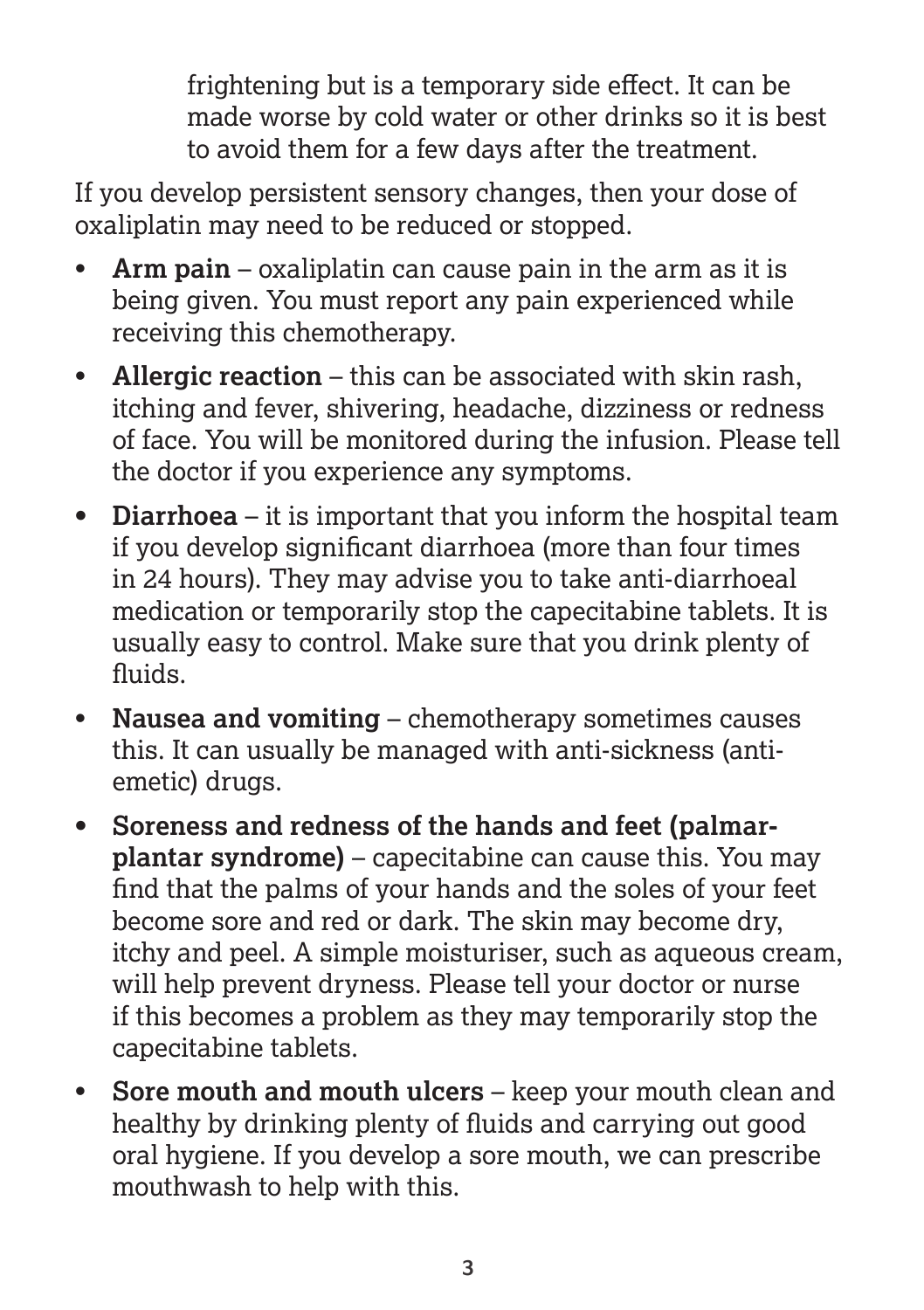- **Tiredness and lethargy** during your chemotherapy, you may become tired more easily after normal activities. This is quite normal and usually occurs with all types of chemotherapy. Your tiredness should resolve in time.
- **Hair thinning** occasionally thinning of the hair may occur. However, it is unlikely that you will need a wig and your hair will regrow six to eight weeks after treatment is completed. For further information, please refer to the Macmillan booklet *Coping with hair loss*.
- **• Increased production of tears** this is temporary. If your eyes become sore or inflamed (conjunctivitis), the doctor may prescribe some eye drops.
- **Changes in the way your liver works** oxaliplatin can cause this to happen. This is temporary and unlikely to cause you any symptoms. Your doctors will monitor this carefully using blood tests. You may need to stop the treatment temporarily.
- **Taste changes** you may find taste changes affect your appetite. However, it is important to make sure you drink plenty of fluids, at least 10 glasses or cups a day, and eat well.

**The less common side effects are:**

• **Chest pain** – patients receiving capecitabine have reported episodes of chest pain, discomfort or a feeling of tightness or heaviness across the centre of the chest and/or palpitations (a sensation of a racing and irregular heartbeat).

These symptoms may occur suddenly and the duration can vary. Sometimes they resolve within minutes although they may last for longer. The chest pain is caused by a temporary narrowing of the blood vessels supplying the heart. This is reversible once the chemotherapy is stopped. This type of chest pain is called angina and can lead to a heart attack. It may be more common in people with a history of heart disease, but can occur in anyone. Always let your doctor know if you have a history of problems with your heart.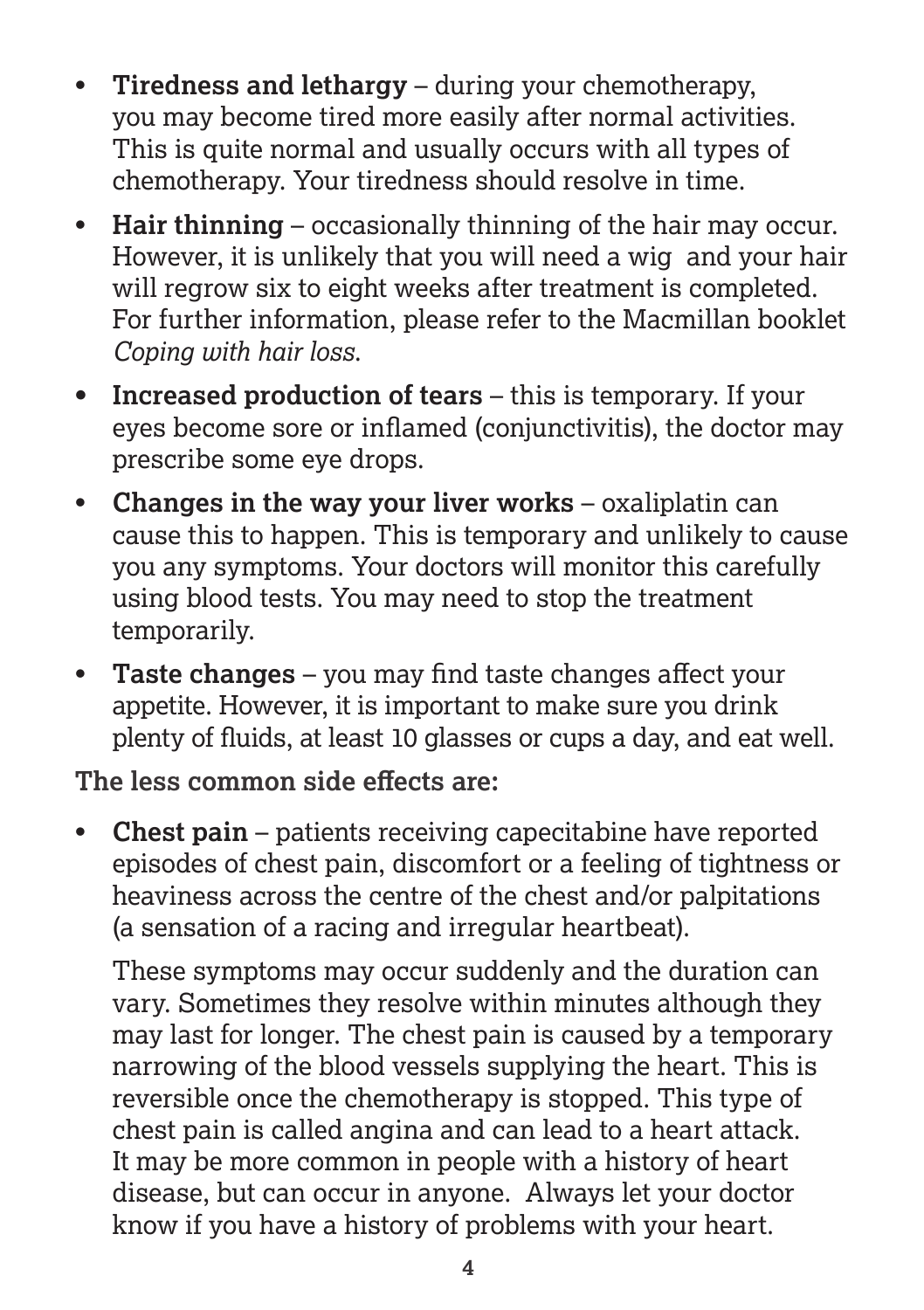There are many different causes of chest pain, most of which are unrelated to the chemotherapy. If you develop any of these symptoms you should contact your hospital doctor for advice. Stop taking capecitabine until you are told otherwise. If you cannot contact The Royal Marsden, then you should go immediately to your nearest accident and emergency department and take this leaflet with you.

• Very rarely you may develop a severe skin reaction. If you experience tender red skin patches which then blister, please stop your capecitabine and seek urgent medical advice. The skin changes may follow symptoms such as fever, chest symptoms and a need to squint or close your eyes, which is worse in bright light (photophobia). These symptoms may be caused by conditions called Toxic Epidermal Necrolysis (TEN) and Stevens Johnson Syndrome (SJS) and if so, these require urgent treatment.

It is important that you inform your doctor at your next hospital visit, if you experience any of these side effects. With certain side effects, a treatment break or dose reduction may be necessary. If you have any concerns regarding these side effects, you may contact the hospital (see contact details on page 8).

## **Fertility, pregnancy and breastfeeding**

- **Fertility** chemotherapy can damage the testis or ovary. This may affect your ability to conceive (or father a child). Infertility can be temporary or permanent. Sometimes, in women, chemotherapy can lead to premature menopause. If relevant to you, you may wish to discuss the issue of fertility with your doctor before treatment is started.
- **Pregnancy** during chemotherapy and for up to a year afterwards, if sperm or eggs are produced they may be abnormal. Treatment can also harm an unborn child. We recommend that you or your partner use a barrier method of contraception (such as condoms) during treatment and for one year afterwards. If you know you are pregnant before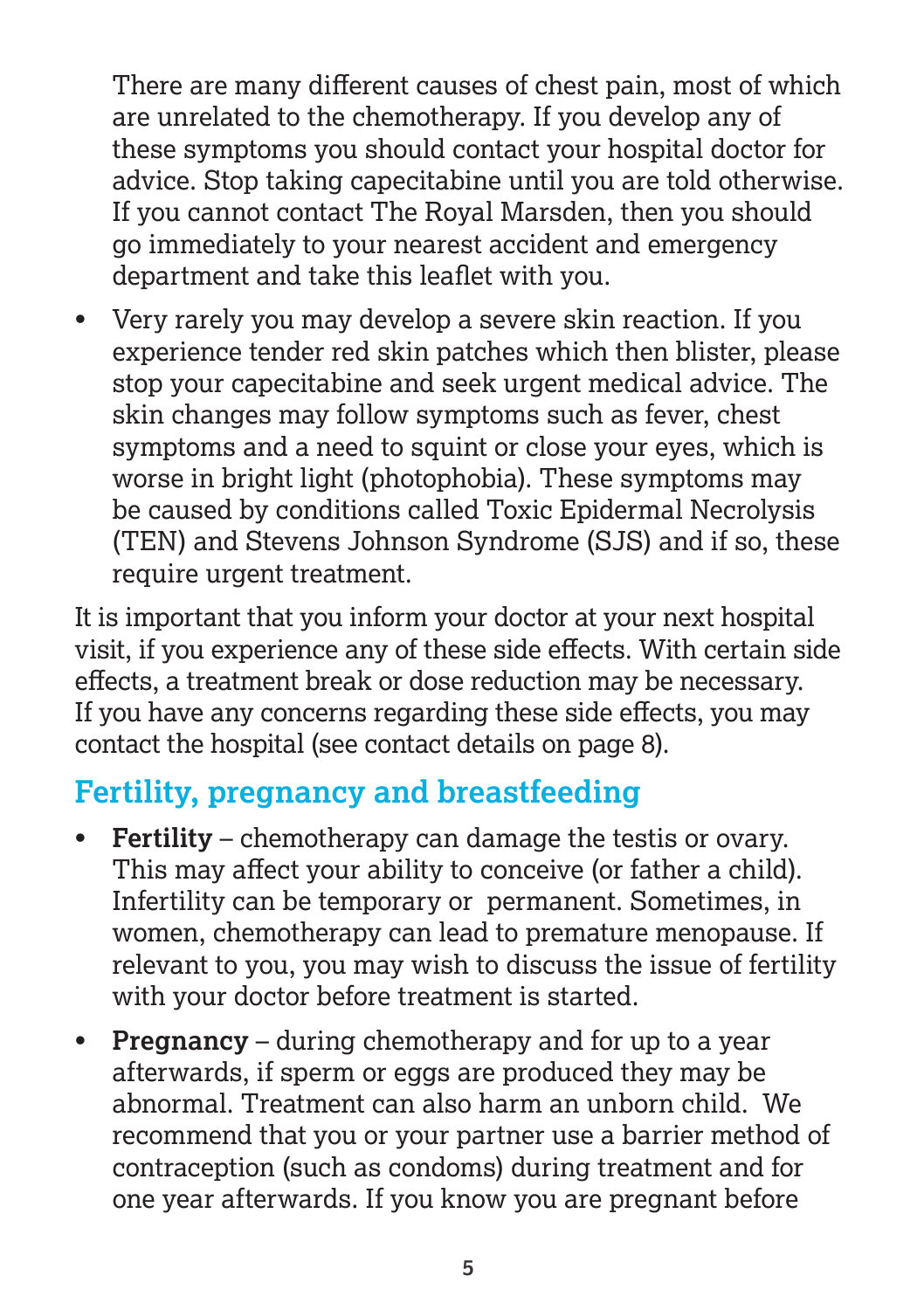starting treatment or become pregnant during treatment, you must tell your doctor immediately.

• **Breastfeeding** – there is a risk of harm to a child who is being breastfed since the drug may be concentrated in the milk. It is very important that women do not breastfeed while receiving chemotherapy.

## **Blood clots**

Some cancers increase the risk of developing blood clots. Chemotherapy drugs can also cause an increase in the risk of patients developing blood clots whilst they are on treatment. The commonest place for blood clots to form is in the calf. This is called a deep vein thrombosis (DVT) and causes the leg to swell. If a part of the clot breaks free, it may travel to the lungs, causing shortness of breath or chest pain. This is called a pulmonary embolus (PE).

Blood clots can be life threatening and treatment with bloodthinning drugs (anti-coagulants) is usually given to help 'dissolve' the clot and prevent further problems. Please inform your doctor immediately if you are worried you may have a blood clot.

Airline travel is also associated with an increased risk of blood clots. It is important that you inform your hospital team of any travel plans whilst you are on treatment.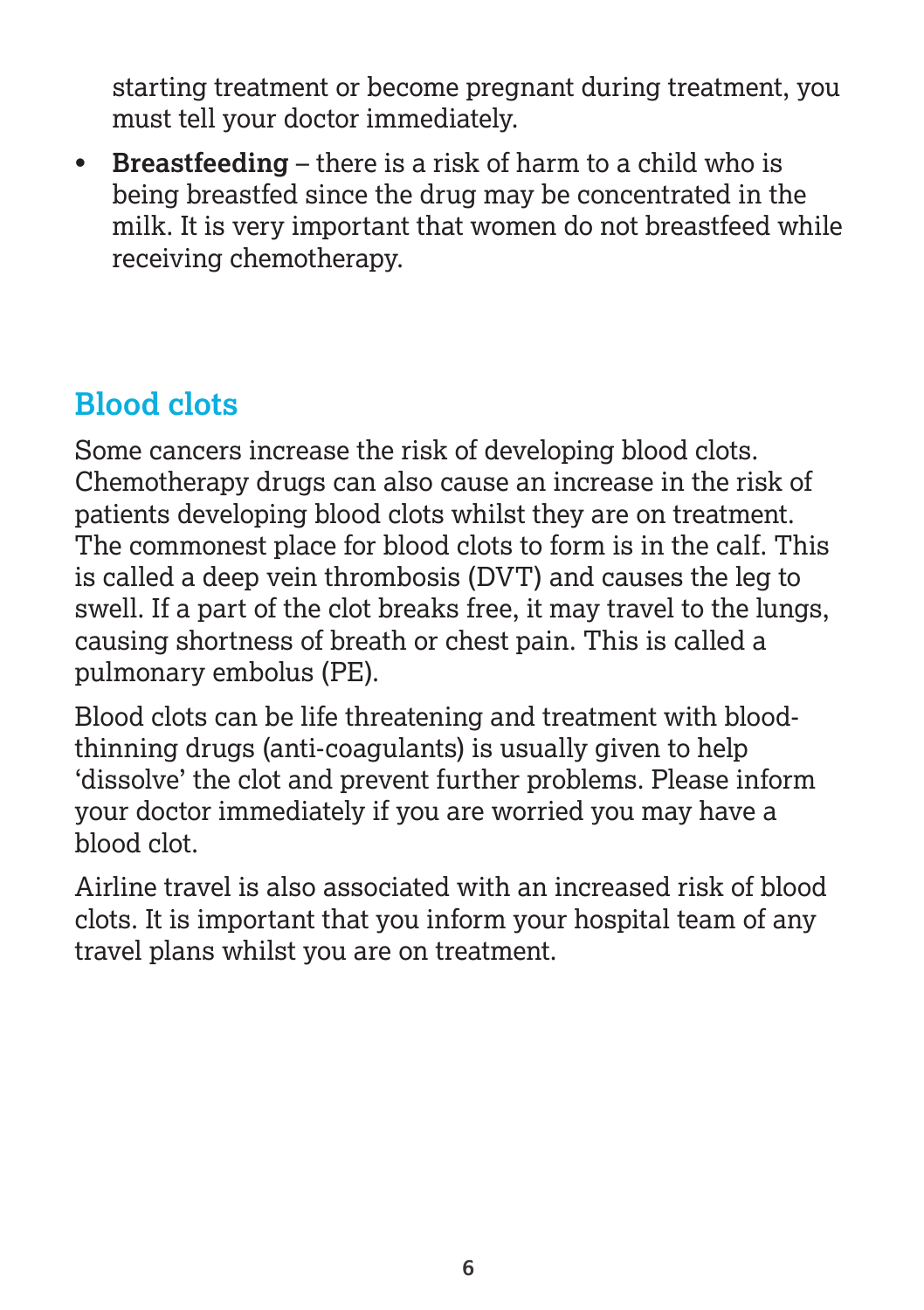We have listed the most common side effects of this chemotherapy. You may experience some or several of these side effects listed above and they may be mild, moderate or severe. Some can occasionally be life-threatening or lead to death and occurs in 0.5-5% of cases (less than one in 100 people). All side effects will be discussed with you, however please raise any questions that you may have with your medical team or Clinical Nurse Specialist (CNS).

As with all drugs, there may be other side effects not mentioned here that you may experience. Because of the risk of side effects, it is important that you:

- **• Always** tell your doctor if you suffer from any of these side effects, or if you have experienced any new symptoms since your last visit. Your doctor can help you by giving you medication or advice, to reduce or stop these side effects from occurring in the future.
- **• Always** tell your doctor about any other medicine you are taking or planning to take, including herbal and complementary therapies.
- **• Always** consult your doctor before having any other procedure, for example, dental work or vaccinations.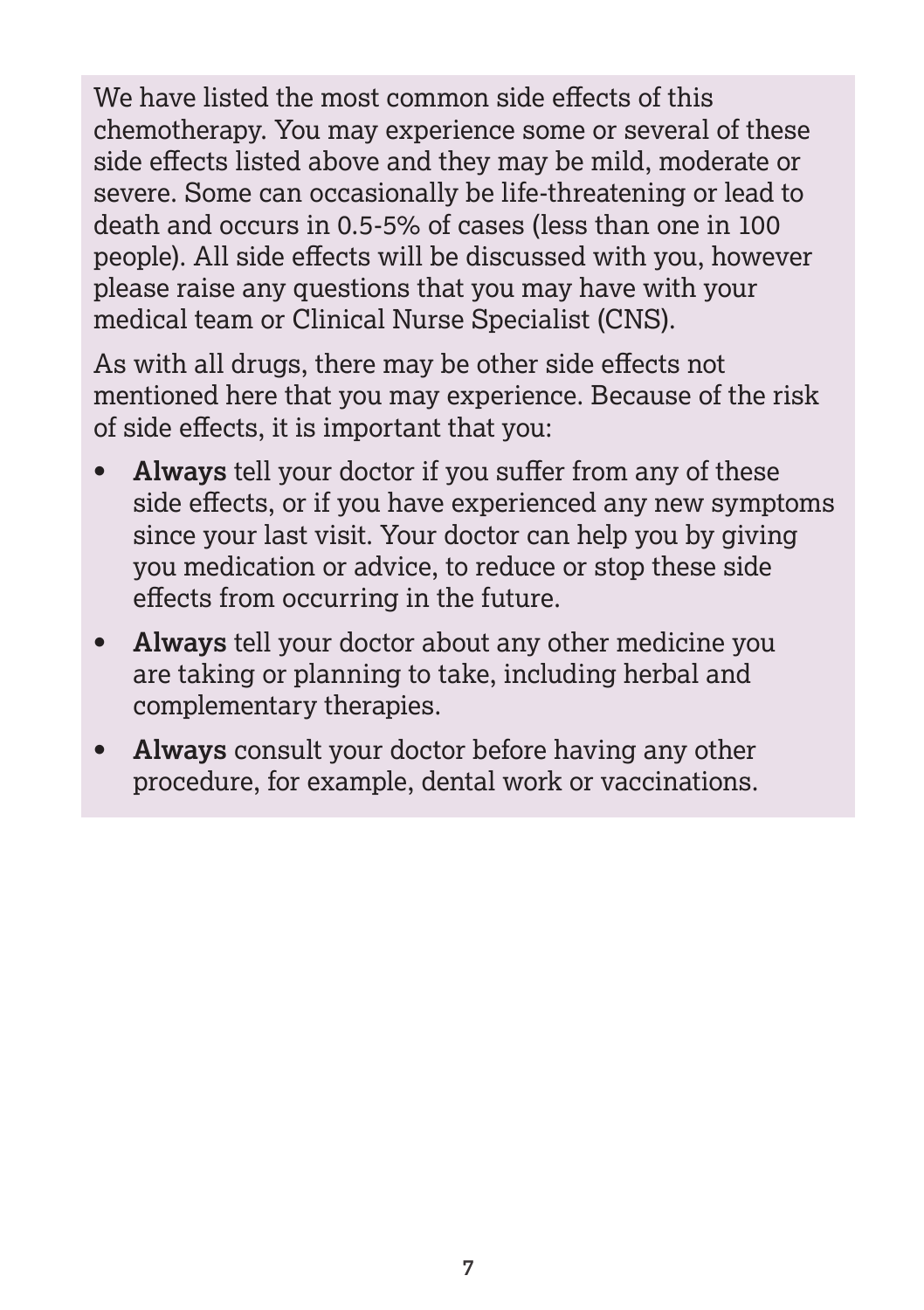## **Contact details**

Please contact us if you have any concerns or queries:

#### **Sutton**

| Medical Day Unit                     | 020 8661 3174 (NHS patients)     |
|--------------------------------------|----------------------------------|
| Kennaway Ward                        | 020 8661 3128 (NHS patients)     |
| Robert Tiffany Ward                  | 020 8661 3944 (Private patients) |
| Clinical Nurse Specialist/Key Worker |                                  |

……………………………………….….....................................................

Tel: ………………….................…

#### **Chelsea**

| Medical Day Unit                                                                                                                                                                                                                                                                                                                                                                  | 020 7808 2325 (NHS patients)     |
|-----------------------------------------------------------------------------------------------------------------------------------------------------------------------------------------------------------------------------------------------------------------------------------------------------------------------------------------------------------------------------------|----------------------------------|
| <b>Burdett Coutts Ward</b>                                                                                                                                                                                                                                                                                                                                                        | 020 7808 2370 (NHS patients)     |
| <b>Private Patient Day Unit</b>                                                                                                                                                                                                                                                                                                                                                   | 020 7808 8092 (Private patients) |
| Granard House 1                                                                                                                                                                                                                                                                                                                                                                   | 020 7808 2973 (Private patients) |
| Granard House 2                                                                                                                                                                                                                                                                                                                                                                   | 020 7808 2362 (Private patients) |
| $\bigcap$ $\bigcup$ $\bigcup$ $\bigcap$ $\bigcap$ $\bigcap$ $\bigcap$ $\bigcap$ $\bigcap$ $\bigcap$ $\bigcap$ $\bigcap$ $\bigcap$ $\bigcap$ $\bigcap$ $\bigcap$ $\bigcap$ $\bigcap$ $\bigcap$ $\bigcap$ $\bigcap$ $\bigcap$ $\bigcap$ $\bigcap$ $\bigcap$ $\bigcap$ $\bigcap$ $\bigcap$ $\bigcap$ $\bigcap$ $\bigcap$ $\bigcap$ $\bigcap$ $\bigcap$ $\bigcap$ $\bigcap$ $\bigcap$ |                                  |

Clinical Nurse Specialist/Key Worker

....................................................…………………………………………..

Tel: …………….............................

**Pharmacy Medicines Helpline:** 020 8770 3821

(Monday to Friday, 9am – 5pm):

**or**

Email: *medicines.information@rmh.nhs.uk* giving full details of your enquiry and a contact telephone number.

Alternatively, please call:

**The Royal Marsden Macmillan Hotline:** 020 8915 6899 (available 24 hours a day, 7 days a week)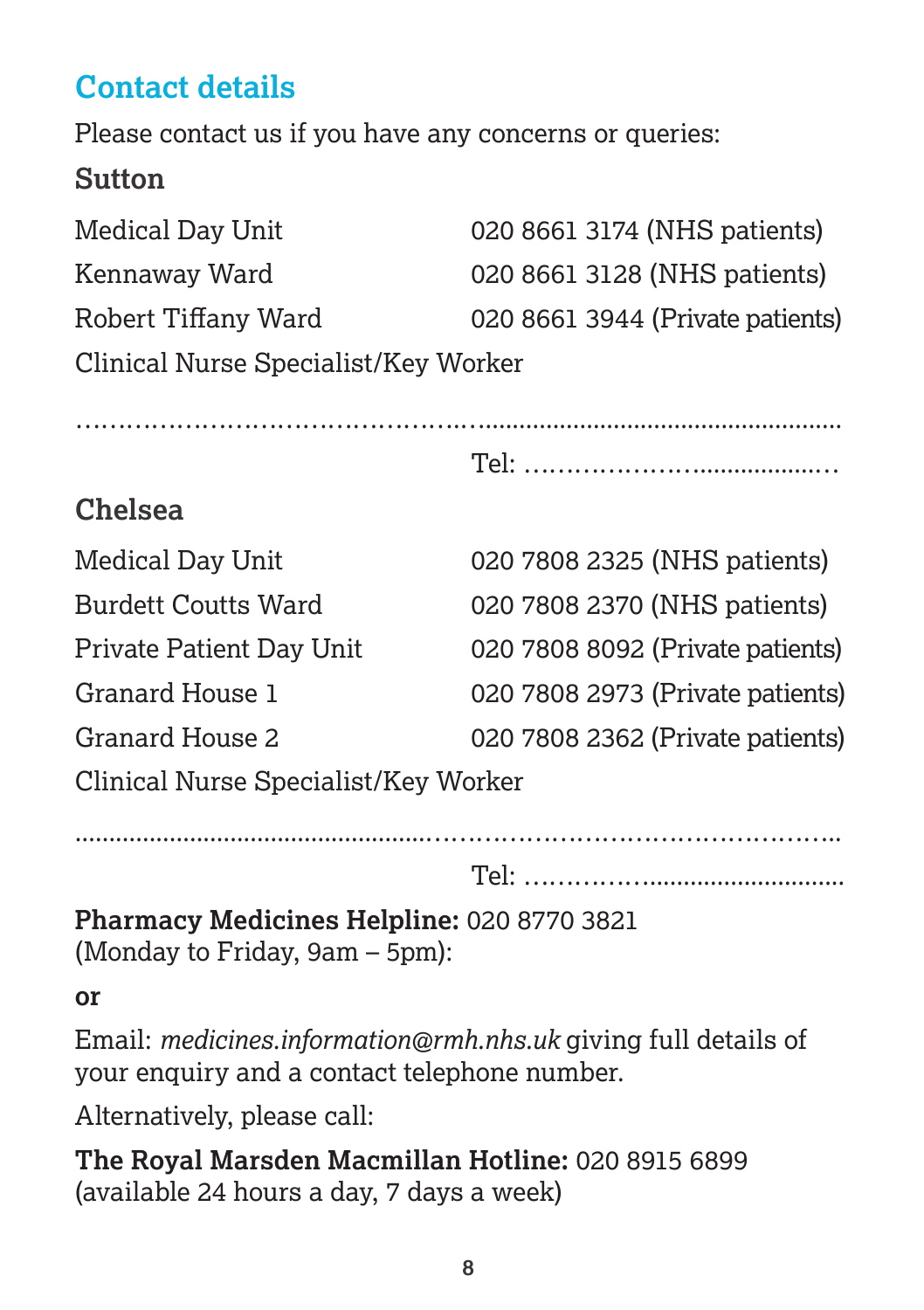#### **References**

This booklet is evidence based wherever the appropriate evidence is available, and represents an accumulation of expert opinion and professional interpretation.

Details of the references used in writing this booklet are available on request from:

The Royal Marsden Help Centre Freephone: 0800 783 7176

Email: patientcentre@rmh.nhs.uk

No conflicts of interest were declared in the production of this booklet

Should you require information in an alternative format, please contact The Royal Marsden Help Centre.



The patient information service is generously supported by The Royal Marsden Charity. royalmarsden.org Registered Charity No.1095197